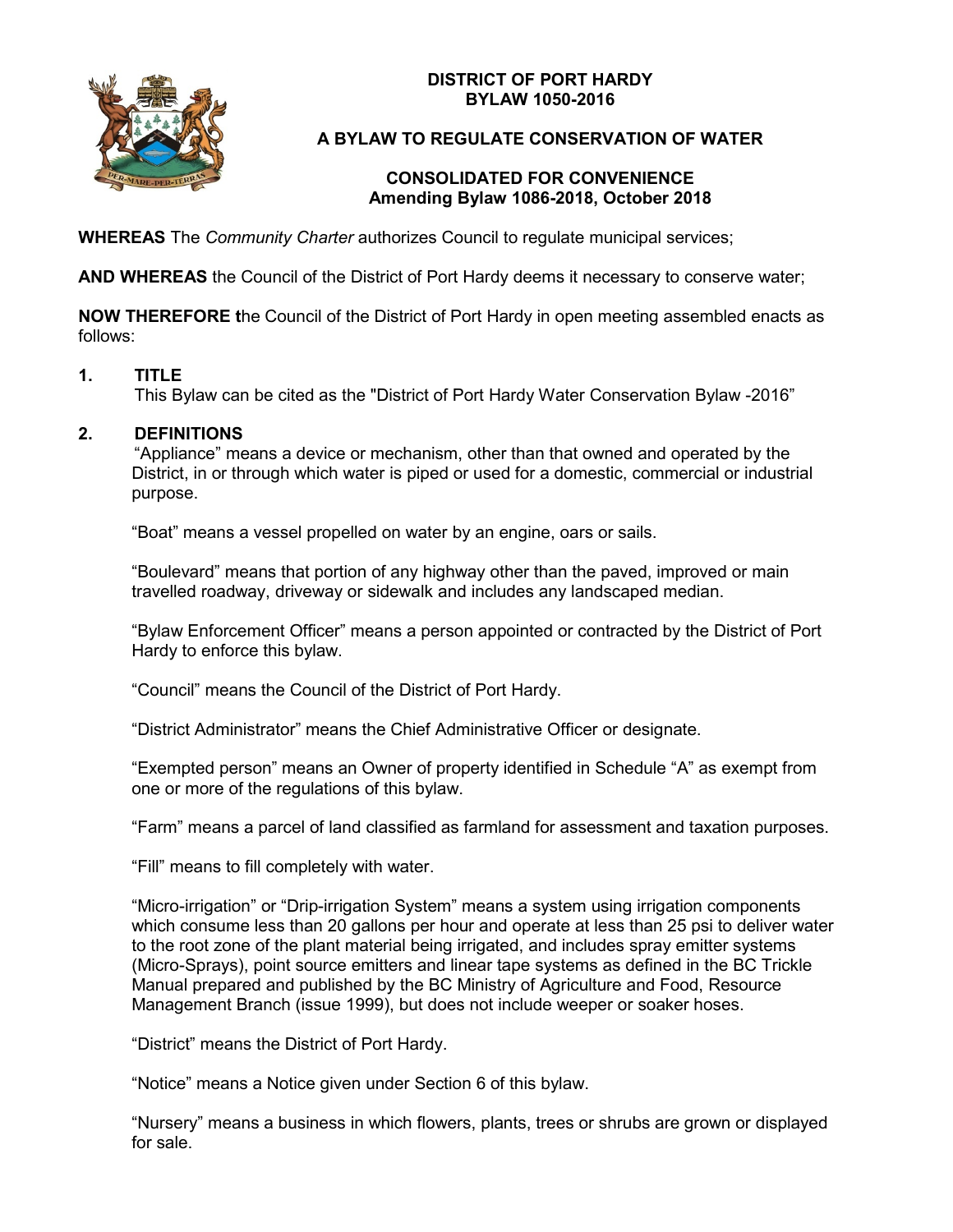"Over-watering" means to water in a manner that saturates the lawn, boulevard or landscaped area being watered and results in water spreading onto areas beyond them.

\_\_\_\_\_\_\_\_\_\_\_\_\_\_\_\_\_\_\_\_\_\_\_\_\_\_\_\_\_\_\_\_\_\_\_\_\_\_\_\_\_\_\_\_\_\_\_\_\_\_\_\_\_\_\_\_\_\_\_\_\_\_\_\_\_\_\_\_\_\_\_\_\_\_\_\_\_\_\_\_

"Owner" means any person who owns, is in possession of, or who has the care, control or custody of property.

"Permit" means a permit issued under Section 8(a) of this bylaw.

"Restricted Hours" means those time periods during which watering is permitted in Schedule "A" of this bylaw.

"Sprinkler" means a hose connected or other sprinkler system but excludes a Micro-irrigation or Drip-irrigation system.

"Stage" means the Stages 1, 2, 3 and 4 of Water Use Restrictions prescribed in Schedule "A" of this bylaw.

"Vehicle" means a device in, on or by which a person or thing is or may be transported or drawn on a highway.

"Water" means water supplied by the District of Port Hardy directly or indirectly to an Owner or the act of using or applying such water.

"Water Use Restrictions" means the restrictions prescribed in Schedule "A of this bylaw.

"Watering Days" means those days during which watering is permitted in Schedule "A" of this bylaw.

#### **3. DECLARATION OF CONSERVATION STAGES**

The declaration of the water restriction stages are as follows: each water restriction stage is identified in Schedule 'A' Attached to and forming this bylaw.

- (a) Stage 1 and the Water Use Restrictions for Stage 1 prescribed in Schedule "A" are in effect in each year from May  $1<sup>st</sup>$  to October  $31<sup>st</sup>$  both inclusive, except as provided under subsection (b).
- (b) The District Administrator, in consultation with the Water System Management, may
	- (i) amend the effective period of time for Stage 1, or
	- (ii) terminate or bring into effect a Stage more restrictive than Stage 1 at any time of the year for any period of time.
- (c) When a declaration is made under subsection 3(b), the water conservation stage described in the declaration comes into force in the District forty eight (48) hours after Council or the District Administrator makes a public announcement of the declaration.
- (d) When a water conservation stage comes into force under this section, any prior conservation stage that had been in force, if any, ceases to be in force.
- (e) When a stage 4 water restriction comes into force the District Administrator shall notify all property owners immediately within twenty four (24) hours.

# **4. NOTICE**

(a) The District Administrator must give Notice or cause Notice to be given to persons within the Municipality of the applicable Stage determined under Section 3 and its effective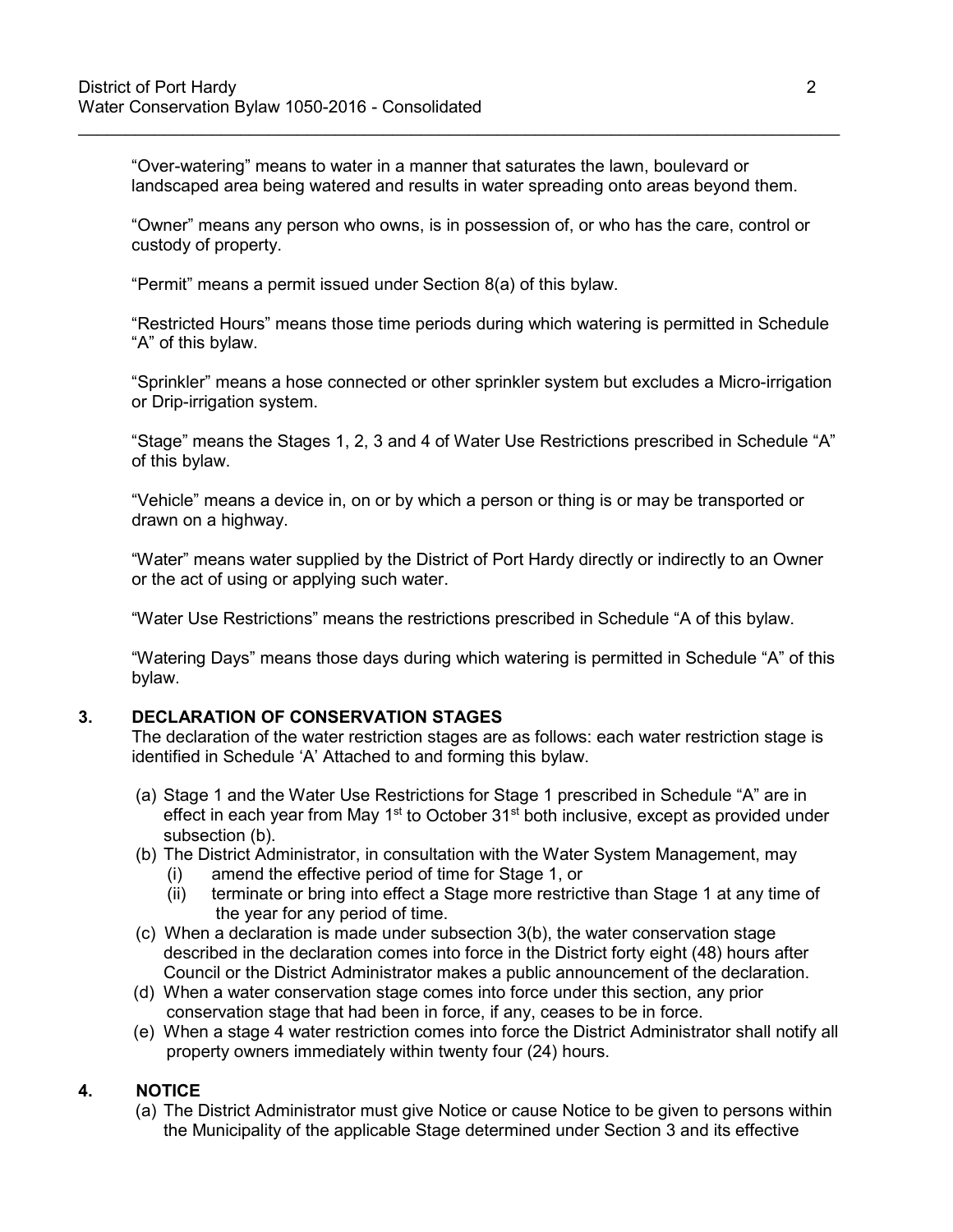\_\_\_\_\_\_\_\_\_\_\_\_\_\_\_\_\_\_\_\_\_\_\_\_\_\_\_\_\_\_\_\_\_\_\_\_\_\_\_\_\_\_\_\_\_\_\_\_\_\_\_\_\_\_\_\_\_\_\_\_\_\_\_\_\_\_\_\_\_\_\_\_\_\_\_\_\_\_\_\_ dates of commencement and termination when determined by the Council or District Administrator.

- (b) The Notice under subsection (a) must be given at least once:
	- (i) before the commencement of the applicable Stage, and
	- (ii) within a reasonable time after the termination of any stage by the Council or District Administrator.
- (c) The notice under this section shall be determined by the District Administrator based on severity and may consist of any of the following means:

Changing the level on the water notice signage;

- (i) Newspaper;
- (ii) Community bulletin boards;
- (iii) Mail out;
- (iv) Radio advertising;
- (v) Door to door;
- (vi) Telephone.
- (vii) Website; or
- (viii) Social Media.

#### **5. PROHIBITIONS**

- (a) The prohibitions in subsections 5(b) and 5(c) are in force at all times of the year.
- (b) No person shall damage or allow the deterioration of any Appliance so as to result in a waste of Water.
- (c) No person shall waste Water by using more Water than is required to provide a service, produce a product or complete a task, including but not limited to:
	- (i) allowing a tap or hose to run Water unnecessarily, and
	- (ii) the Over-Watering of plants or lawns.
- (d) No person, being an Owner of property in the District, shall use Water or cause Water to be used contrary to the provisions of this bylaw in effect at the time of use.

#### **6. INSPECTION**

The District Bylaw Enforcement Officer or a Bylaw Enforcement Officer as designated in a valid District of Port Hardy Municipal Ticket Information System Bylaw has the authority to enter at all reasonable times on any property that is subject to this bylaw to ascertain whether the requirements of this bylaw are being met or the regulations in this bylaw are being observed.

#### **7. WATER USE RESTRICTIONS**

The Water Use Restrictions for each Stage are prescribed in Schedule "A" to this bylaw and must be obeyed during the period that the applicable Stage is in effect under this bylaw.

#### **8. PERMITS, EXEMPTIONS AND SPECIAL CASES**

- (a) The District may issue Permits in the special cases and manner prescribed in Schedule "B".
- (b) Exemptions and special cases to the regulations in this bylaw are prescribed in Schedule "A".
- (c) Exempted Persons and Permit holders are exempted from Section 3 to the extent permitted by Schedule "A" and the conditions of the Permit where applicable.

#### **9. SCHEDULES**

Schedules "A" and "B" of this bylaw form part of and are enforceable in the same manner as this bylaw.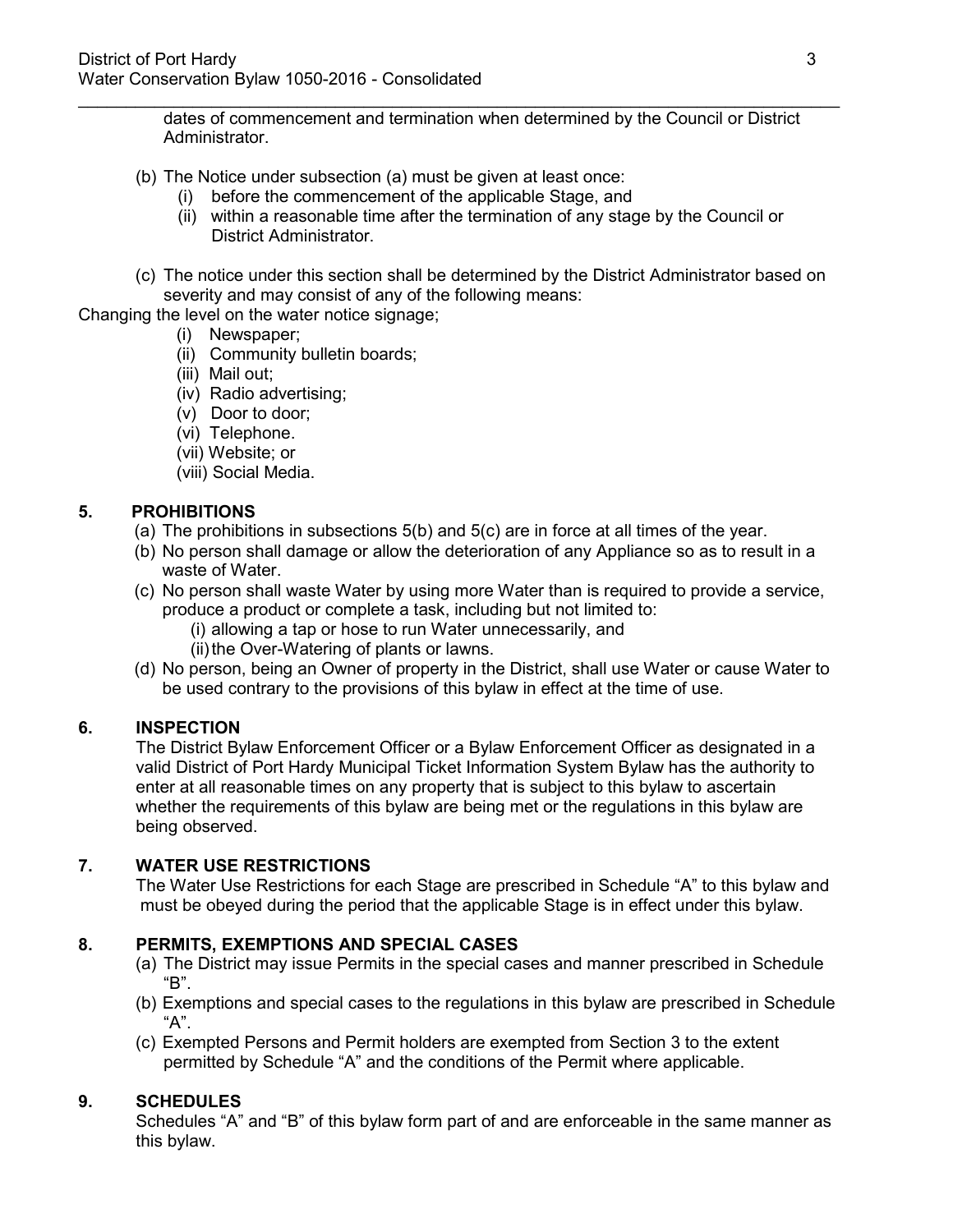### **10. SEVERABILITY CLAUSE**

If a court of competent jurisdiction declares any portion of this bylaw invalid, then the invalid portion must be severed and the remainder of the bylaw is deemed valid.

\_\_\_\_\_\_\_\_\_\_\_\_\_\_\_\_\_\_\_\_\_\_\_\_\_\_\_\_\_\_\_\_\_\_\_\_\_\_\_\_\_\_\_\_\_\_\_\_\_\_\_\_\_\_\_\_\_\_\_\_\_\_\_\_\_\_\_\_\_\_\_\_\_\_\_\_\_\_\_\_

# **11. PENALTY**

- (a) A person who contravenes this bylaw commits an offence, is punishable in accordance with the Offence Act, and on conviction, in addition to the penalties prescribed under the Offence Act, is subject to the following minimum fines:
	- $(i)$  for an offence under section  $5(b)$  of this bylaw, a minimum fine of \$100 plus costs for each month that deterioration of an Appliance is not rectified will constitute a new offence;
	- (ii) for an offence under section  $5(c)$  of this bylaw, a minimum fine of \$100 plus costs if the offence is committed during Stage 1, \$200 plus costs if the offence is committed during Stage 2, \$300 plus costs if the offence is committed during Stage 3, \$1000 plus costs if the offence is committed during Stage 4 and \$100 plus costs if the offence is committed when no Stage is in effect; and
	- (iii) for an offence under section 5(d) of this bylaw, a minimum fine of \$50 plus costs for each offence under Stage 1, \$75 plus costs for each offence under Stage 2, \$100 plus costs for each offence under Stage 3 and \$500 plus costs for each offence under Stage 4.

# **12. REPEAL**

Bylaw 06-2005 Water Conservation is hereby repealed.

Read a first time on the 12<sup>th</sup> day of April, 2016.

Read a second time on 12<sup>th</sup> day of April, 2016.

Read a third time on the 12<sup>th</sup> day of April, 2016.

Third reading rescinded on the 26<sup>th</sup> day of April, 2016.

Bylaw 1050-2016 amended on the  $26<sup>th</sup>$  day of April, 2016.

Read a third time on the 26<sup>th</sup> day of April, 2016.

Adopted on the  $10<sup>th</sup>$  day of May 2016.

*Original signed by:*

DIRECTOR MAYOR OF CORPORATE SERVICES

\_\_\_\_\_\_\_\_\_\_\_\_\_\_\_\_\_\_\_\_\_\_\_\_\_\_\_\_ \_\_\_\_\_\_\_\_\_\_\_\_\_\_\_\_\_\_\_\_\_\_

Certified a true copy of Bylaw No. 1050-2016 as adopted.

\_\_\_\_\_\_\_\_\_\_\_\_\_\_\_\_\_\_\_\_\_\_\_\_\_\_\_\_

Director of Corporate Services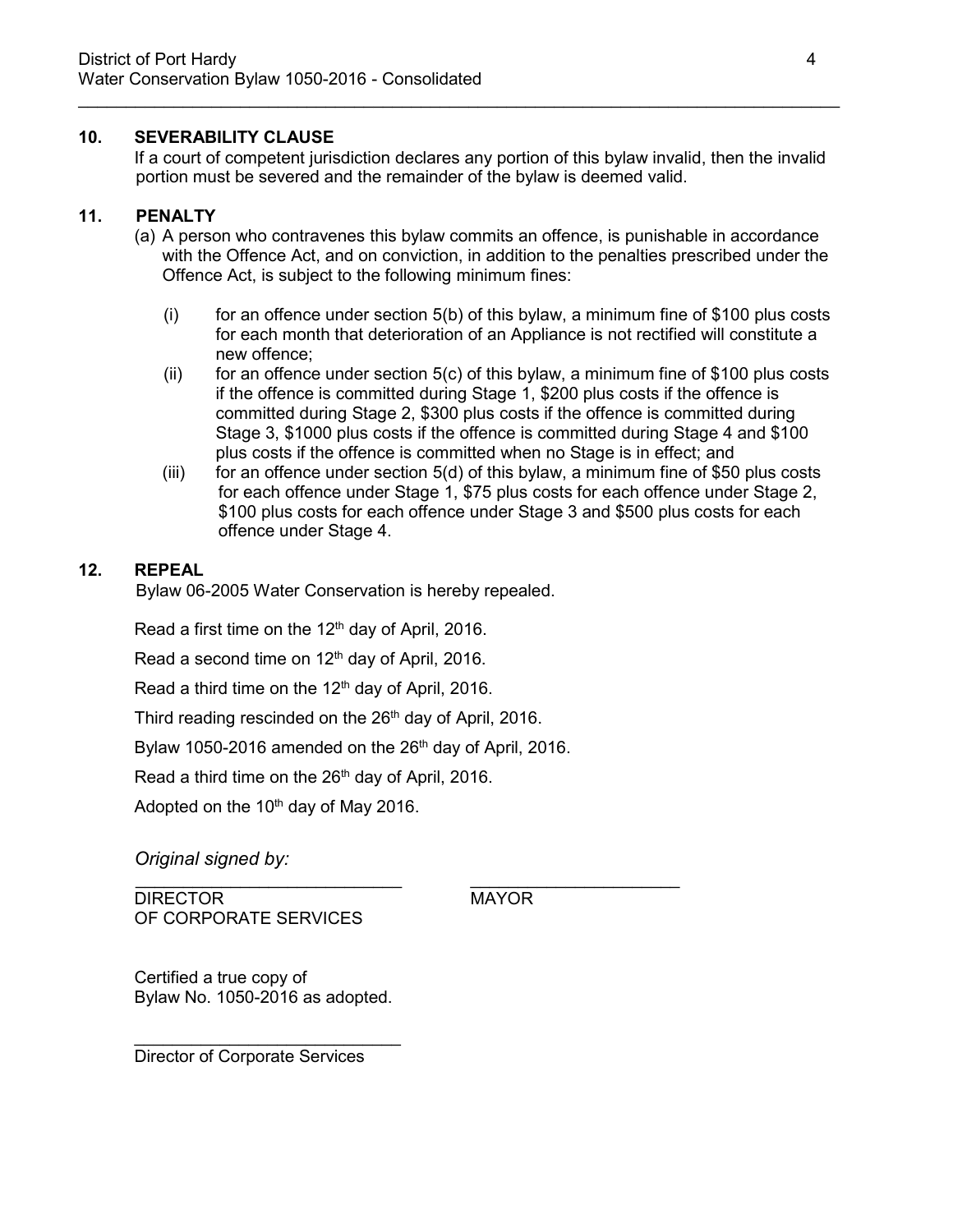#### \_\_\_\_\_\_\_\_\_\_\_\_\_\_\_\_\_\_\_\_\_\_\_\_\_\_\_\_\_\_\_\_\_\_\_\_\_\_\_\_\_\_\_\_\_\_\_\_\_\_\_\_\_\_\_\_\_\_\_\_\_\_\_\_\_\_\_\_\_\_\_\_\_\_\_\_\_\_\_\_ **SCHEDULE "A"**

# **OUTDOOR WATER USE RESTRICTION STAGES**

### **1. Stage 1 – Reduced Lawn Watering**

### 1.1 During Stage 1:

- (a) A person shall not water lawns (by hand, sprinkler or other means of automation), except:
	- (i) at a residential premises with even-numbered civic addresses Monday, Wednesday and Saturday between the hours of 7:00am-9:00am OR 8:00pm-10:00pm.
	- (ii) at a residential premises with odd-numbered civic addresses Tuesday, Thursday and Sunday between the hours of 7:00am-9:00am OR 8:00pm-10:00pm.
	- (iii) at a non-residential premises with even-numbered civic addresses Monday, Wednesday and Saturday between the hours of 1:00am and 8:00am (maximum 2 hours).
	- (iv) at a non-residential premises with odd-numbered civic addresses Tuesday, Thursday and Sunday between the hours 1:00am-8:00am (maximum 2 hours).
- (b) a person may
	- (i) water trees, shrubs, flowers and vegetables on any day with a sprinkler during the prescribed hours for Stage 1 lawn watering and on any date at any time if watering is done by hand-held container or a hose equipped with a shut-off nozzle;
	- (ii) water newly planted trees, shrubs, flowers and vegetables by any method during installation and within the following 24 hours;
	- (iii) use Micro-irrigation or Drip-irrigation systems to water trees, shrubs, flowers and vegetables at any time on any day to a maximum of 3 hours;
	- (iv) under the authority of a Permit, water new sod on installation and during the first 21 days after installation, and water newly seeded lawns until growth is established or for 49 days after installation, whichever is less, but only during the prescribed Stage 1 lawn watering hours;
	- (v) fill hot tubs, swimming pools, wading pools and fountains;
	- (vi) wash sidewalks, driveways or parking lots, exterior windows or exterior building surfaces;
	- (vii) water all-weather playing fields at any time if failure to do so will result in a permanent loss of plant material; and
	- (viii) wash a vehicle with water using a hand-held container or hose equipped with a shut-off nozzle and at car dealerships or commercial car washes.
- 1.2 As exceptions to the Stage 1 restrictions,
	- (a) Owners of property who, by reason of physical or mental incapacity, are unable to water their property within the restricted days and times, may water their property any three days of the week for a maximum of 6 hours per week;
	- (b) Nurseries, farms, turf farms and tree farms are exempted from the restrictions; and

(c) Public Authorities may water lawns and boulevards on any day but no more than three days per week.

#### **2. Stage 2 – Reduced Lawn Watering and Limited Water Use**

- 2.1 During Stage 2:
	- (a) A person shall not water lawns, except:
		- (i) at a premises with even-numbered civic addresses Wednesday and Saturday between the hours of 7:00am-9:00am OR 8:00pm-10:00pm.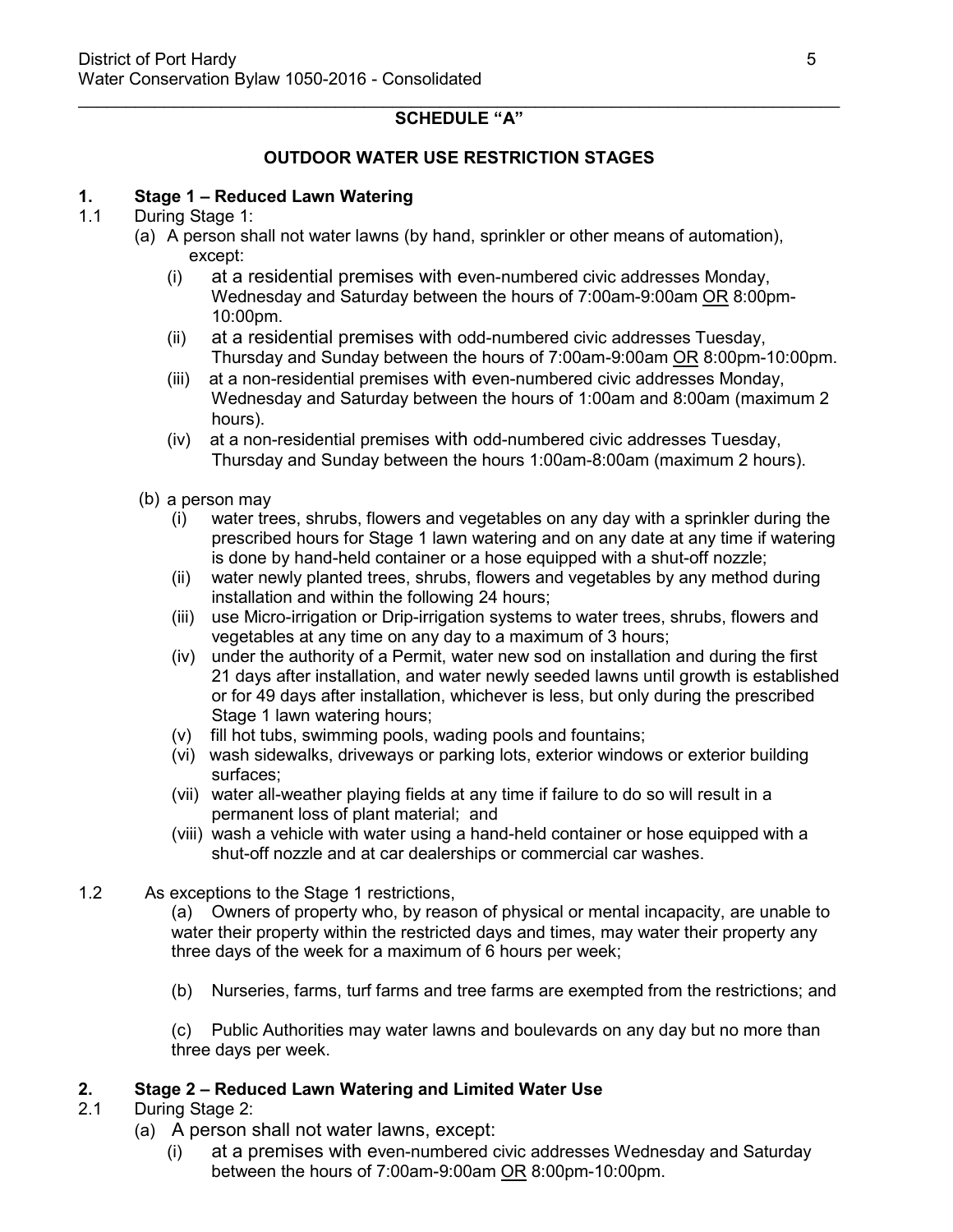(ii) at a premises with odd-numbered civic addresses Thursday and Sunday between the hours of 7:00am-9:00am OR 8:00pm-10:00pm.

\_\_\_\_\_\_\_\_\_\_\_\_\_\_\_\_\_\_\_\_\_\_\_\_\_\_\_\_\_\_\_\_\_\_\_\_\_\_\_\_\_\_\_\_\_\_\_\_\_\_\_\_\_\_\_\_\_\_\_\_\_\_\_\_\_\_\_\_\_\_\_\_\_\_\_\_\_\_\_\_

- (iii) at a non-residential premises with even-numbered civic addresses Wednesday and Saturday between the hours of 1:00am and 8:00am (maximum 2 hours).
- (iv) at a non-residential premises with odd-numbered civic addresses Thursday and Sunday between the hours 1:00am-8:00am (maximum 2 hours).
- (b) no person shall use water to wash sidewalks, driveways or parking lots, exterior windows or exterior building surfaces, except as necessary for applying a product such as paint, preservative and stucco, preparing a surface prior to paving or repointing bricks, or if required by law to comply with health or safety regulations.
- (c) a person may
	- (i) water trees, shrubs, flowers and vegetables on any day with a Sprinkler during the prescribed hours for Stage 2 lawn watering and on any day at any time if watering is done by hand-held container or a hose equipped with a shut-off nozzle;
	- (ii) water newly planted trees, shrubs, flowers and vegetables by any method during installation and for the following 24 hours;
	- (iii) use Micro-irrigation or Drip-irrigation systems to water trees, shrubs, flowers and vegetables at any time on any day to a maximum of 3 hours;
	- (iv) fill hot tubs, swimming pools, wading pools and fountains;
	- (v) water all weather playing fields at any time if failure to do so will result in a permanent loss of plant material; and
	- (vi) wash a vehicle with Water using a hand-held container or hose equipped with a shut-off nozzle and at car dealerships and commercial car washes.
- 2.2 As exceptions to Stage 2 restrictions,
	- (a) Owners of property who, by reason of physical or mental incapacity, are unable to water their property within the restricted days and times, may water their property any three days of the week for a maximum of 4 hours per week;
	- (b) Nurseries, farms, turf farms and tree farms are exempted from the restrictions;
	- (c) Public Authorities may water lawns and boulevards on any day but no more than three days per week; and
	- (d) Commercial operations requiring the use of water to further business. All businesses must hold a valid business license in Port Hardy. Commercial users must ensure that water usage is not wasteful and where possible reuse water.

# **3. Stage 3 – No Lawn Watering, Severe Water Use Restrictions**

- 3.1 During Stage 3:
	- (a) no person shall
		- (i) water a lawn or Boulevard;
		- (ii) fill a swimming pool, hot tub or garden pond;
		- (iii) fill or operate a decorative fountain at any time;
		- (iv) wash a Vehicle or a Boat with Water; and
		- (v) use water to wash sidewalks, driveways, parking lots, exterior windows, exterior building surfaces, fences, retaining walls and all accessory buildings, structures except as necessary for applying a product such as paint, preservative and stucco, preparing a surface prior to paving or repainting bricks, or if required by law to comply with health or safety regulations.

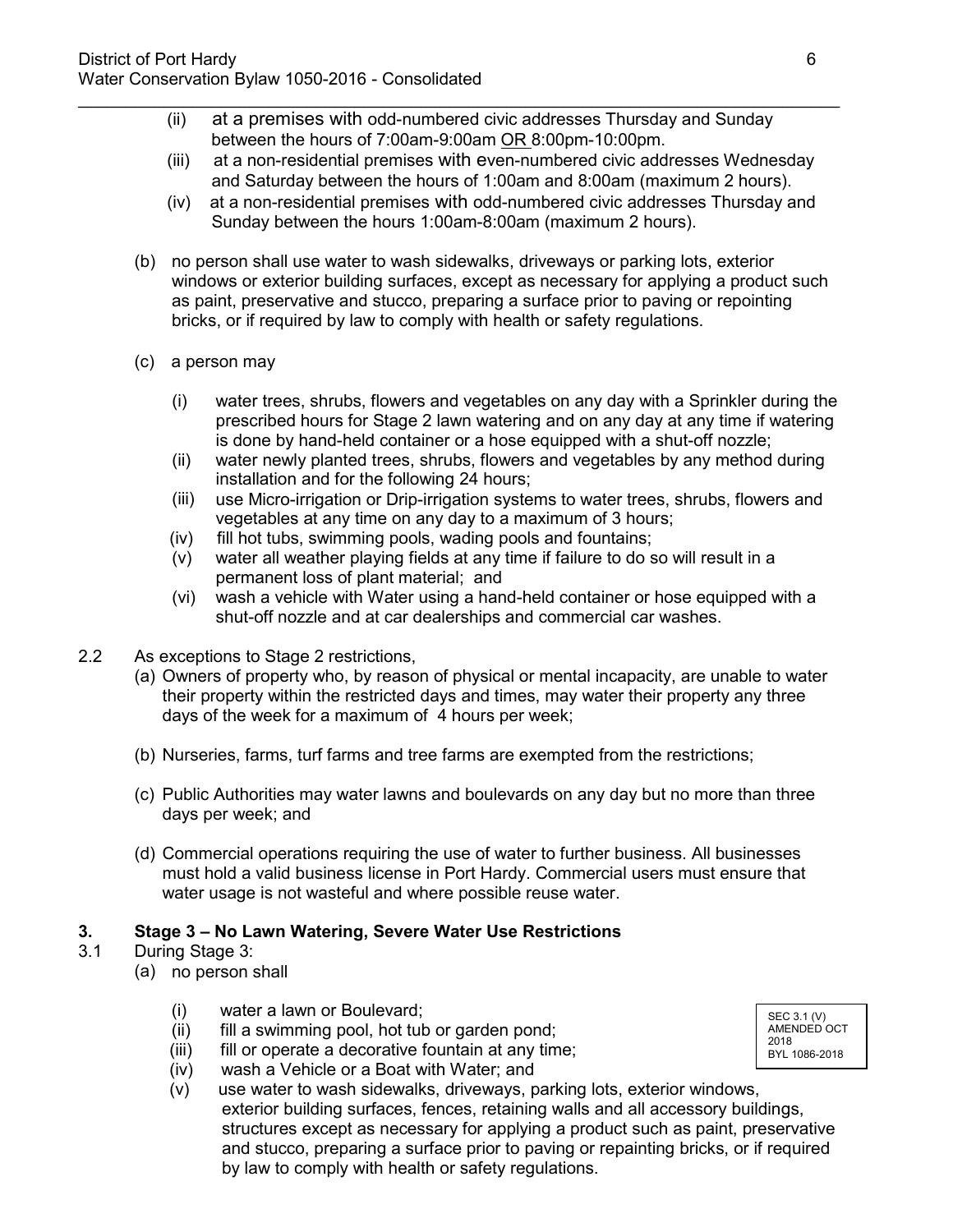- (b) a person may
	- (i) water trees, shrubs, flowers and vegetables on any day between the hours of 7:00am-9:00am OR 8:00pm-10:00pm if watering is done by hand-held container or a hose equipped with a shut-off nozzle;

\_\_\_\_\_\_\_\_\_\_\_\_\_\_\_\_\_\_\_\_\_\_\_\_\_\_\_\_\_\_\_\_\_\_\_\_\_\_\_\_\_\_\_\_\_\_\_\_\_\_\_\_\_\_\_\_\_\_\_\_\_\_\_\_\_\_\_\_\_\_\_\_\_\_\_\_\_\_\_\_

- (ii) water newly planted trees, shrubs, flowers and vegetables between the hours 7:00am-9:00am OR 8:00pm-10:00pm only by hand-held container or a hose equipped with a shut-off nozzle during installation and during the following 24 hours after installation is completed;
- (iii) use Micro-irrigation or Drip-irrigation systems to water trees, shrubs, flowers and vegetables on any day anytime to a maximum of 3 hours; and
- (iv) water all playing fields at any time, but only if failure to do so will result in a permanent loss of plant material.
- 3.2 As exceptions to the Stage 3 restrictions:
	- (a) Nurseries, Farms, turf farms and tree farms are exempted from the restrictions;
	- (b) Recreational and personal use vehicles and boats may be washed with water only at car dealerships and commercial car washes using less than 57 litres of water per Vehicle wash or 50% recirculated Water as long as the total amount of Water, excluding recirculated Water, does not exceed 57 litres per Vehicle wash;
	- (c) Commercial operations requiring the use of water to continue and maintain current service levels of its business operations.

SEC 3.2(c) AMENDED OCT 2018 BYL 1086-2018

#### **4. Stage 4 – Emergency Severe Water Use Restrictions**

During a stage 4 water restriction due to emergency requirements – including firefighting, below sustainable levels of adequate treated drinking water, flood, or any other emergency situation that would cause treated water to recede quickly, no person shall use treated District water except for personal use including:

- (a) Drinking
- (b) Bathing
- (c) Preparing meals
- (d) All other uses will be prohibited.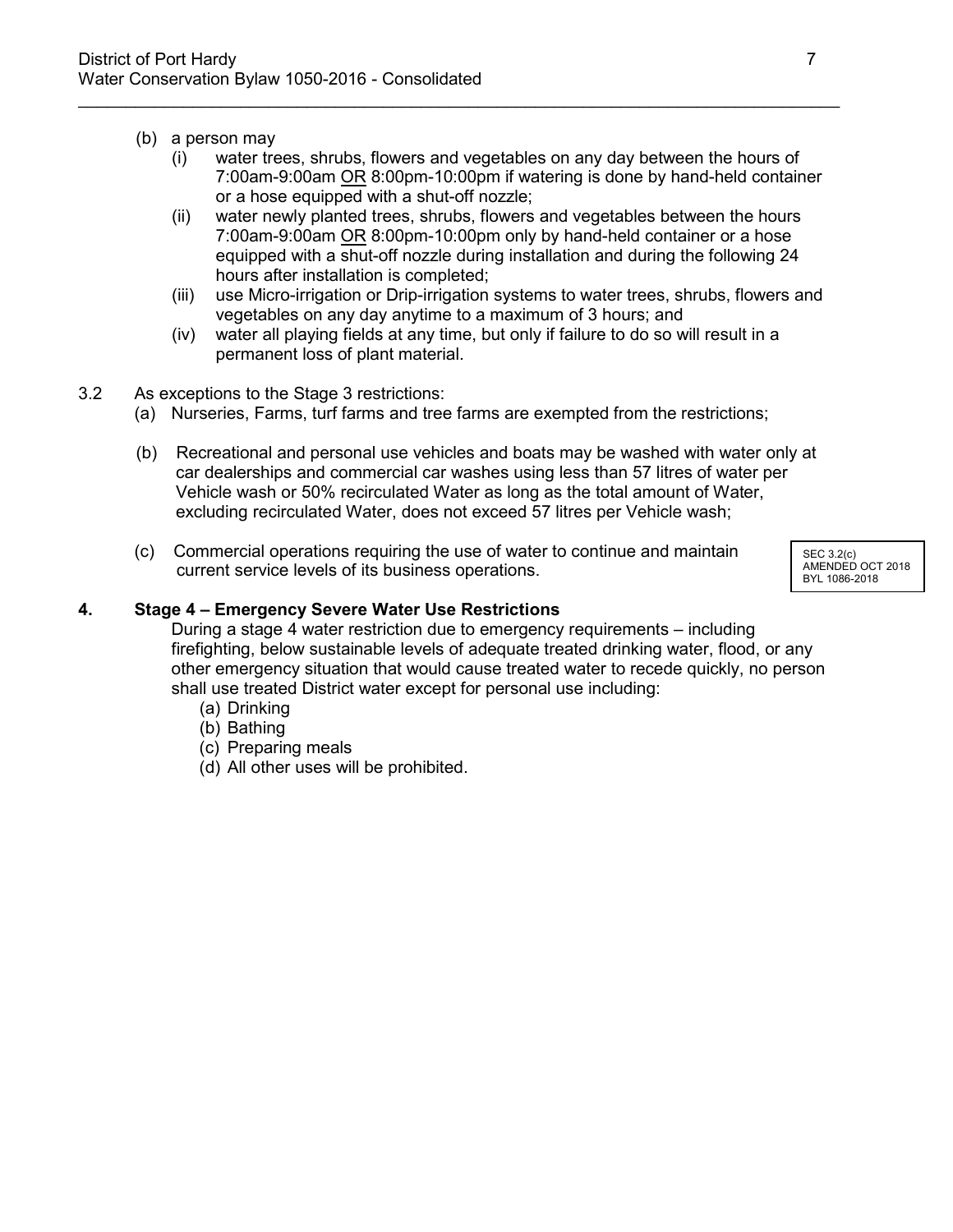# **SCHEDULE "B"**

\_\_\_\_\_\_\_\_\_\_\_\_\_\_\_\_\_\_\_\_\_\_\_\_\_\_\_\_\_\_\_\_\_\_\_\_\_\_\_\_\_\_\_\_\_\_\_\_\_\_\_\_\_\_\_\_\_\_\_\_\_\_\_\_\_\_\_\_\_\_\_\_\_\_\_\_\_\_\_\_

#### **Permits**

- 1. During Stage 1, a person who has installed a new lawn, either newly seeded or new sod, may apply to the District for a Permit, in a form as prescribed from time to time, which will allow the new lawn to be Sprinkled with Water outside of permitted days, but within Restricted Hours. The Permit shall be conspicuously displayed at the premises for which it was issued.
- 2. The District shall issue a Permit to an applicant pursuant to Section 1 upon payment to the District of a fee in the amount of \$20.
- 3. New sod may be watered for 21 days after installation and newly seeded lawn may be watered until growth is established or for 49 days after installation, whichever is less, provided a permit pursuant to Section 1 has been issued for the premises at which the new lawn has been installed.
- 4. Permits will not be issued during Stage 2 or Stage 3 restrictions.
- 5. A permit will be invalid if Stage 2 or Stage 3 Outdoor Water Use Restrictions are imposed.